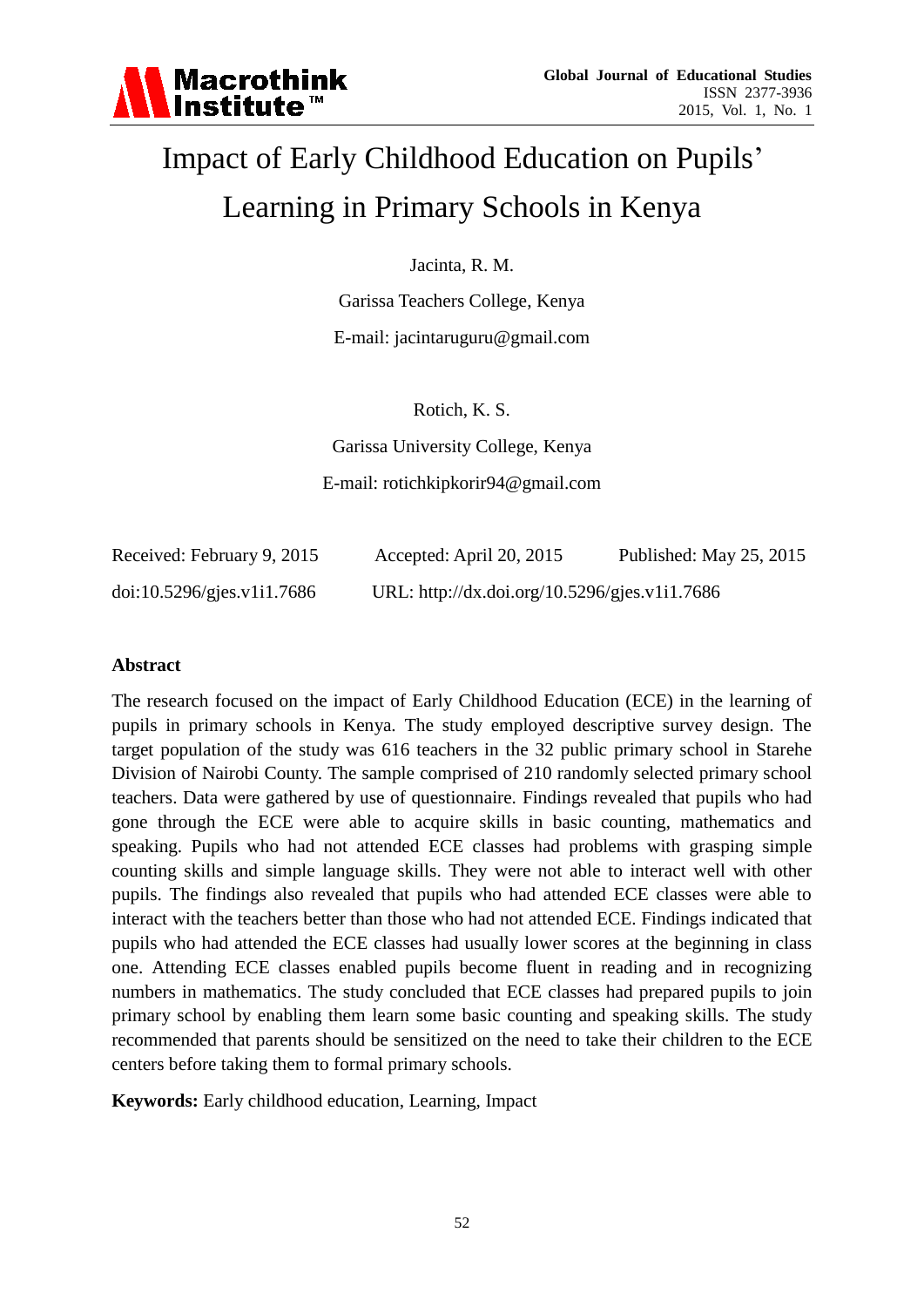

# **1. Introduction**

Throughout the past 200 years many countries had questioned the value of early childhood education and what role this early education plays in subsequent academic achievement and socialization in the primary grades. Against this backdrop, many parents have been on the dilemma of deciding whether or not to send their children to early childhood education (Gregory, 2004). The foregoing concern was the basis for the initiative of the convention on the rights of the child, drafted by the United Nations Commission on Human Rights (UNCHR) and adopted by the General Assembly of the UN in 1989 (United Nations Children's Fund [UNICEF], 1998). Most countries have turned to universal pre-primary education in order to give children a belter start to life (Myers, 1995; OECD, 2002; UNESCO, 2004).

There is however some general agreement among experts around the world from developing as well as developed nations that early childhood care and education programs are not only desirable but essential for many children (Sylva & Pugh, 2005).

Gregory (2004) argues that early childhood education years are the most important for teaching a child how to love learning. In addition, children also learn how to communicate with others, how to express their feelings and how to develop their creative educational abilities. Success in pre-school establishes a foundation for a child's later academic and emotional development. Blau and Currie (2004) and Heckman (2006) argue that attending pre-primary school increases average grades, class participation, behavioral skills, socialization and self-control in primary schools. Moreover, behavioral skills are as important as cognitive skills to future success in life.

In Kenya, for many years, since the Government took over the management of ECE services through the Presidential Circular Number One of 1980, there has been a debate on the trajectories for delivering early childhood education. The objectives of Early Childhood Development Programme in Kenya include: providing education geared towards development of the child's mental and physical capabilities; It is also aimed at improving the status of the child's health; care and nutritional needs, and link him/her with health services such as immunization, health check-ups and growth monitoring and promotion. It is also aimed at enriching the child's experiences to enable him/her cope better with primary schools life (MoE, 2008).

Among the drastic changes that children encounter when moving from one environment to the next-are: changes in attitudes on the part of both teachers and parents; changes in expectations; changes in classroom arrangement, an increase in the number of subjects; and changes in the learning processes (Tiwari, 1997). The Government of Kenya is already implementing measures that seek to improve the learning of pupils undertaking early childhood education. These include establishing guidelines and standards for the management, supervision and curriculum development for ECDE; establishment of National Centers for Early Childhood Education (NACECE) and District Centers for Early Childhood Education (DICECE) for purposes of in-servicing teachers and training of trainers. It also involves mobilizing communities and parents through awareness creation, and providing community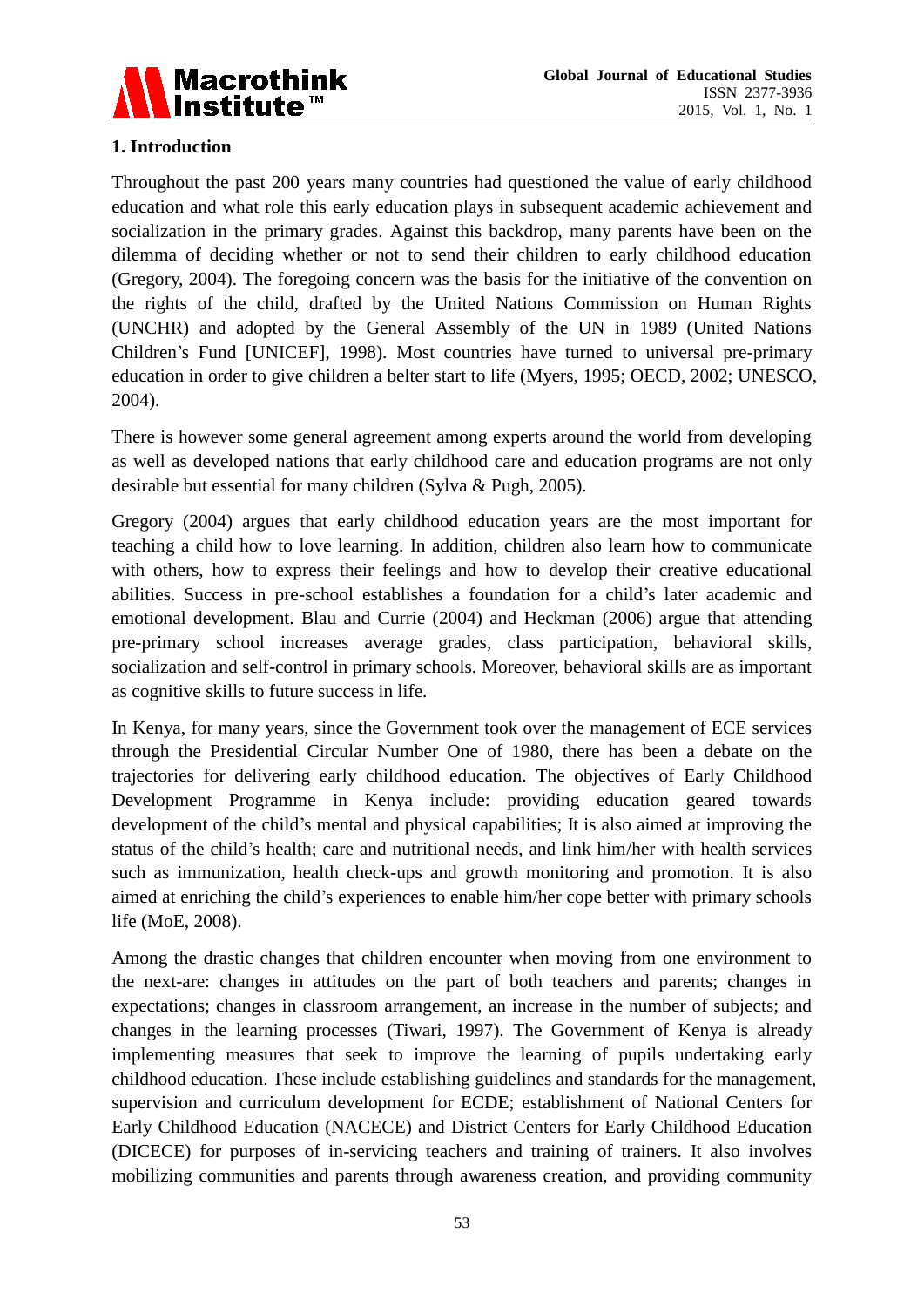

support grants to support marginalized/vulnerable communities in collaboration with other education partners such as NGOs (MoE, 2008).

The aim of the pre-school education or early childhood education is to provide an array of educational and social services to children. Early childhood education programs are designed to foster general well-being and enhance school readiness, so that these children might gain the full benefit of their school experiences and be more successful in life generally (Barnett 1995). As a result, the majority of children are provided care and educational experiences from adults other than parents during the years critical to brain development and learning (U.S. Census Bureau, 2003).Indeed, there is some concern that separating pre-primary age children from their mothers while they are working may have detrimental effects on child development (Clive & Belfield, 2004).

Evidence on how early childhood education affects school readiness and subsequent educational performance is limited. Early childhood education programs promote academic skills which are important on later education of the children (Cascio, 2004). The benefits from high-quality intensive early education interventions facilitate cognitive development which in long-term increases in academic achievement of the children in later schooling (Barnett, 1995; Karoly, 1998; Currie, 2001). The bulk of evidence suggests that early childhood education during the third and fourth year of life enhances academic outcomes at school entry, but that the effects fade over the first year or two of school (Barnett, 1995; Gilliam & Zigler, 2001). These are rated more important than specific skills such as naming letters of the alphabet or counting numbers (Entwisle & Dauber, 1993).

According to Smith (2003) high-quality, intensive ECE programs have positive effects on cognitive development, school achievement and completion. Young children learn best through engaging in spontaneous and reciprocal interactions, meaningful activities and caring relationships. Therefore ECE should be carefully planned, be staffed by skilled and trained people and involve small groups with favourable staff-child ratios if it is to have positive effects. Participating in stimulating, warm and responsive ECE programs supports children's excitement and pleasure in learning and encourages ongoing engagement in learning activities which prepares them for future education at primary school.

Early childhood education aims at enhancing educational achievements accomplished at home and develop new age appropriate competence and also giving early access to knowledge and skills that improve performance in the first years of primary education. Duflo (2001) suggests that attending pre-primary school had a positive effect on subsequent third grade standardized Spanish and Mathematics test scores (Berlinski & Galiani, 2006; Gregory, 2004) estimated that one year of early childhood education increased average third grade test scores by 8 % of a mean or by 23 % of the standard deviation of the distribution of test scores. He further found out that pre-primary school attendance positively affected student's behavioral skills such as attention, effort, class participation, and discipline.

An Early Childhood Longitudinal Study, Magnuson, Ruhm and Waldfogel (2005) found out that ECE was associated with higher reading and mathematics skills at primary school entry, but that these correlations disappeared by the end of first grade. Moreover, behavioral skills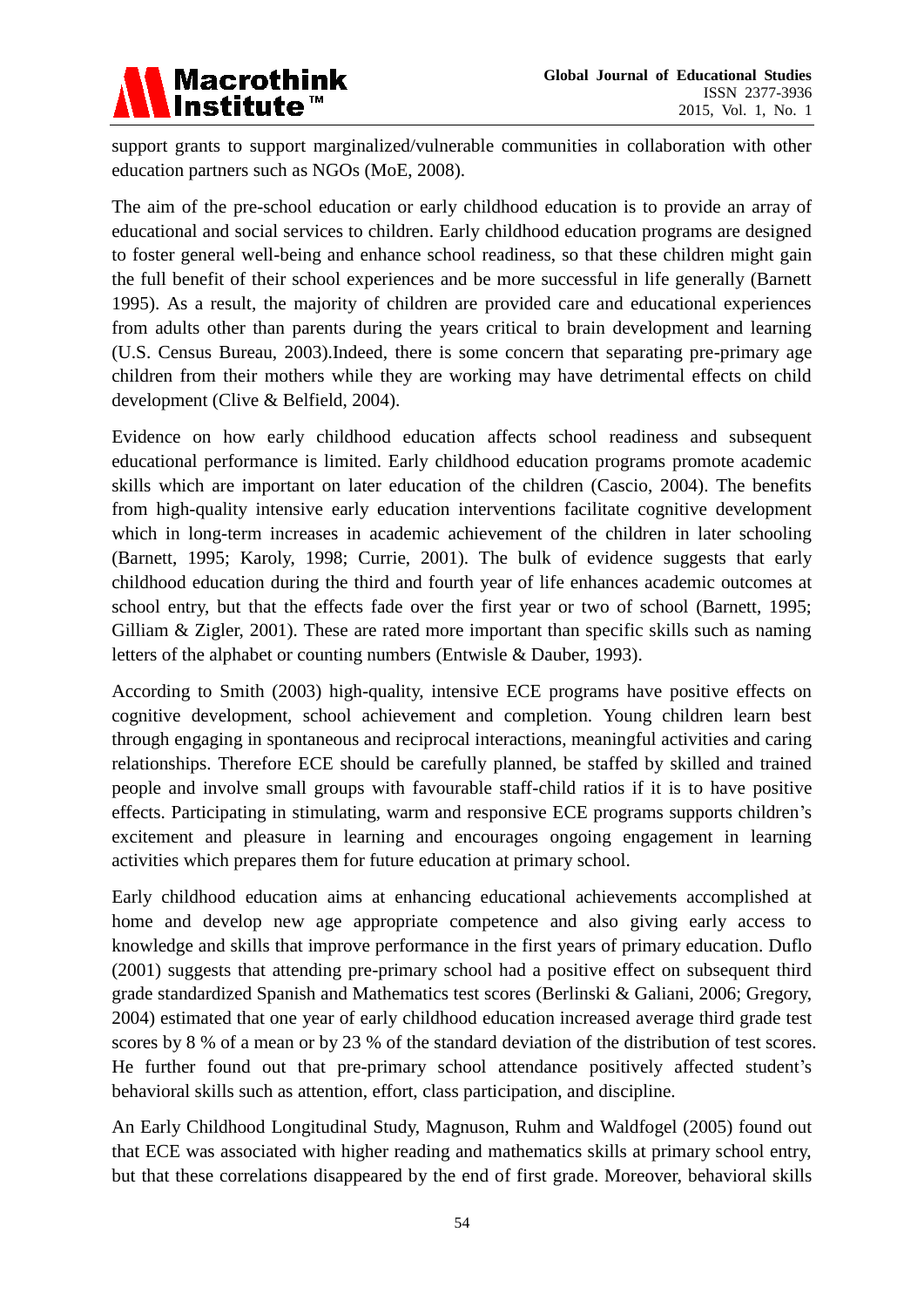

were noted as important as cognitive skills to future success in life (Blau & Currie, 2004). Findings across studies (Sammons et al., 2004; Blau & Currie, 2004) suggest that children from diverse populations benefit from educational programs prior to school entry, but in particular, high-risk children living in high poverty tend to benefit from preschool experience. ECE participation was linked to short- and long-term increases in pupil achievement as measured by school success indicators such as increased cognitive ability and academic achievement, improved social skills, lower retention and special education rates, and increased graduation rates. In addition, long-lasting effects related to other quality of life indicators included higher education attainment levels, increased economic status and decreased incidence of crime

According to Iowa School Board Foundation (2007), Pre-school attendance is associated with short and long-term, positive effects on academic performance-. The board noted that children who attended preschool tended to enter primary school with increased cognitive abilities, higher literacy abilities, and higher subject abilities. Children who had attended ECE maintained academic performance advantage over children who had not. It was also noted that children who had attended ECE have higher literacy and subject achievement scores inprimary school. They also had had better attitudes toward learning and school than peers who did not receive early childhood education prior to primary school entry (Ramey et al., 2000).

In a study by Magnuson (2004) it was revealed that early childhood education significantly raises math and reading performance at school entry - effect sizes range from 0.10 to 0.12 in the preferred models. It was also found out that early childhood education attendance decreased aggression and increased self-control -with effect sizes of 0.07-0.11. 3). It also had positive effects on academic outcomes and negative impacts on behavior, although these were smaller than for early childhood education.

Kutnick (2006) carried out a study to determine whether ECE curriculum made a difference in primary school performance in the Caribbean Island of Trinidad. The study adopted a focused sample, cross-sectional design to explore the types of preschool experience available. This was denoted by types of ECE activities which equated broadly to curriculum approaches and whether variation in preschool experience affected core curriculum performance. Findings showed that a large majority of the sampled children had attended ECE and that most of the ECE experience were traditional and teacher centred. Neither child centred nor teacher centred ECE activities affected academic performance in the core subjects during the primary school years or at the end of their primary school.

However, Vandell and Wolfe (2000) argue that it is not clear whether typical ECE programmes improve children's cognitive and academic outcomes. However, literature by Duncan and Gibson, (2000) suggests that early education may increase children's academic skills and possibly misbehavior, but is limited because most experimental studies focus on model programs serving small non-representative samples, whereas larger and more representative studies have typically not adequately addressed the selection biases that may pervade non-experimental designs. According to Cebe (2006) pupils who received cognitive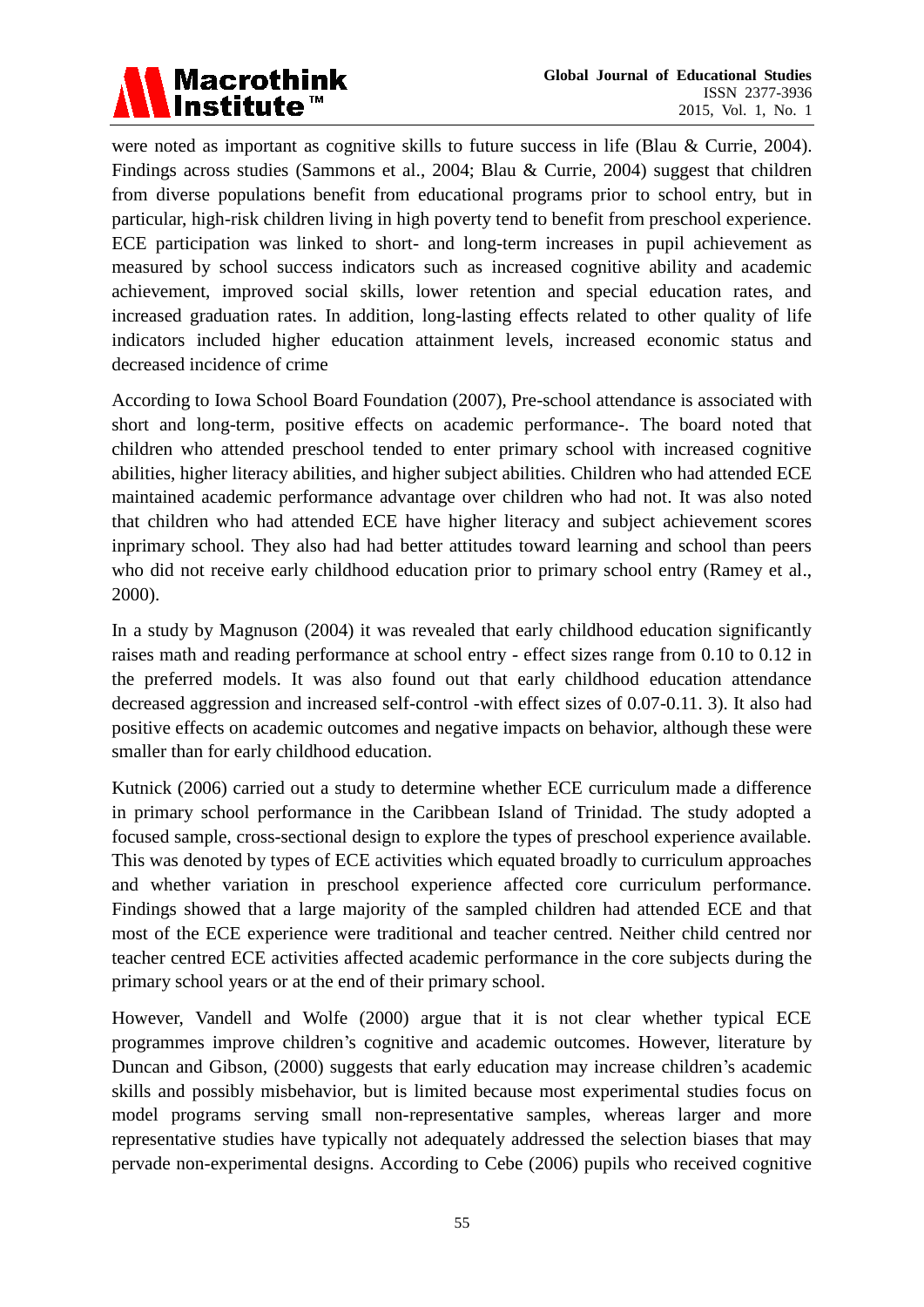

early education in kindergarten learned better and applied more effectively a range of new academic knowledge in the two years that immediately followed the intervention than did comparable children who did not receive cognitive early education. Findings from the Carolina Abecedarian Project found that children who participated in the Abecedarian early childhood intervention maintained higher cognitive (IQ) scores through age 15 than control students who did not participate in the preschool intervention (Campbell & Ramey, 1994). Although the advantage difference between groups of children decreased over time, long-term differences remained statistically significant.

According to Schweinhart (1993) there remains a clear advantage for children who attended pre-school compared with those who did not (the 'home' group).Children who attended pre -school have higher attainment levels than 'home' children at reception. This gap in average attainment between the pre-school and 'home' groups appears to remain consistent across time. This suggests that the experience of pre-school is particularly important in raising attainment levels in the early primary years and that 'home' children from unskilled manual backgrounds are likely to fall further behind other children. This group does not appear to catch up but suggesting that without the experience of pre-school it may be harder for poorer children to cope with the demands of the early years at school.

The ecological theory developed by Bronfenbrenner (1979) focuses on the relationship between the child and society stressing on the importance of child rearing in its social context. The ecological environment is seen as composed of four interlocking structured levels, including the most immediate settings such as home, school and work, and the interaction between these immediate settings and larger social settings. With Bronfenbrenner's ecological theory that emphasises the importance of seeing child education in its social contexts, the study examines the macro and micro levels of ECE through literature review and questionnaire.

The context of this study is the debate about the effects of Early Childhood Education on children's academic learning outcomes. Numerous studies on the impact of ECE on children's performance have led to two main conclusions; that ECE has long lasting effects on children's performance (Early Head Start Research and Evaluation Team, 2002; Schweinhart, 1993) and that they are strongest when the quality of early education is high (NICHD, 2002; Cost, Quality and Child Care Outcomes Study Team, 1995; Love, 2003).

However there is still debate about how long the effects last and whether they last longer, or are more powerful, for the poorest groups. This study contributes to that debate.

## **2. Research Questions**

One research question was formulated to guide the conduct of this study. The research question is:

- i) How ECE does influences the level of pupil preparedness in primary school?
- ii) What is the influence of early childhood education on pupil and teacher interaction in primary school?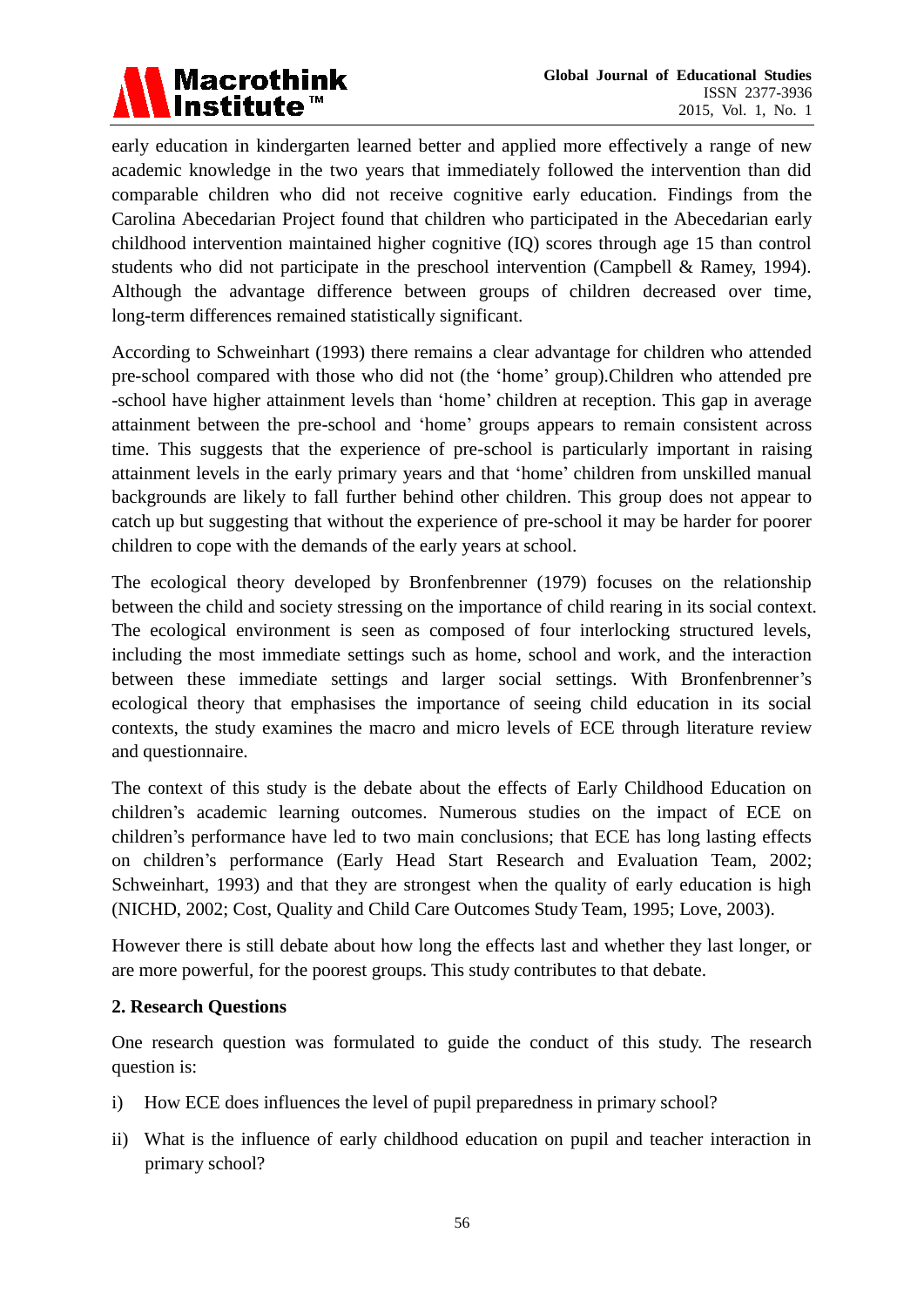

iii) How does ECE influence curriculum content coverage of pupils who have attended the programme.

#### **3. Research Method**

This study adopted the ex post facto design. The population of the study consisted of teachers in the public primary school in Starehe division of Nairobi County. Krejcie and Morgan (1970) table of sample was used to select the schools and the teachers' the sample sizes. The table recommends that out of 32 schools a sample of 30 should be used. Out of a population of 932 teachers, a sample of 274 should be selected. The researcher purposively sampled 7 lower primary school teachers, from each sampled school to make a total of 210 teachers. To select the teachers from the schools the researcher used simple random sampling method. The instrument used for data collection was a questionnaire. The data collected were analyzed using descriptive statistics involving frequencies and percentages.

#### **4. Results and Discussion**

To establish how ECE influence pupils' preparedness, the respondents were asked to indicate whether all pupils in their classes had gone through the ECE classes. Majority of teachers 108 (60%) indicated that pupils had attended ECE classes while 40% said their pupils had not attended.

The teachers reported that attending ECE classes enabled pupils to learn some basic counting, mathematics and speaking which was not the case among pupils that had not attended the ECE classes as reported by 70.6%. The ECE had also assisted pupil to have bowel control and so could stay in the class for a given time but those who had not attended the ECE always asked permission to go to the toilet every now and then as indicated by 69.4%.

A when the teachers were asked why parents did not take their pupils to the ECE centres, teachers responded as indicated in table 1.

| Reasons                       |              |
|-------------------------------|--------------|
| Some feel it is not important | 70(38.9%)    |
| Some lack money               | $91(50.6\%)$ |
| Lack of money and ignorance   | $19(10.6\%)$ |
| Total                         | 180 (100%)   |

Table 1. Reason for taking children to the ECE centres

Findings indicated that some parents did not take their children to the ECE since some felt it was not important as indicated by 38.9% of the teachers. There were 50.6% teachers who said that parents do not have money hence could not afford taking their children to the centers.

Teachers were further asked to indicate their level of agreement to statements that sought to establish the effect of attending ECE classes on pupils' preparedness. Their findings are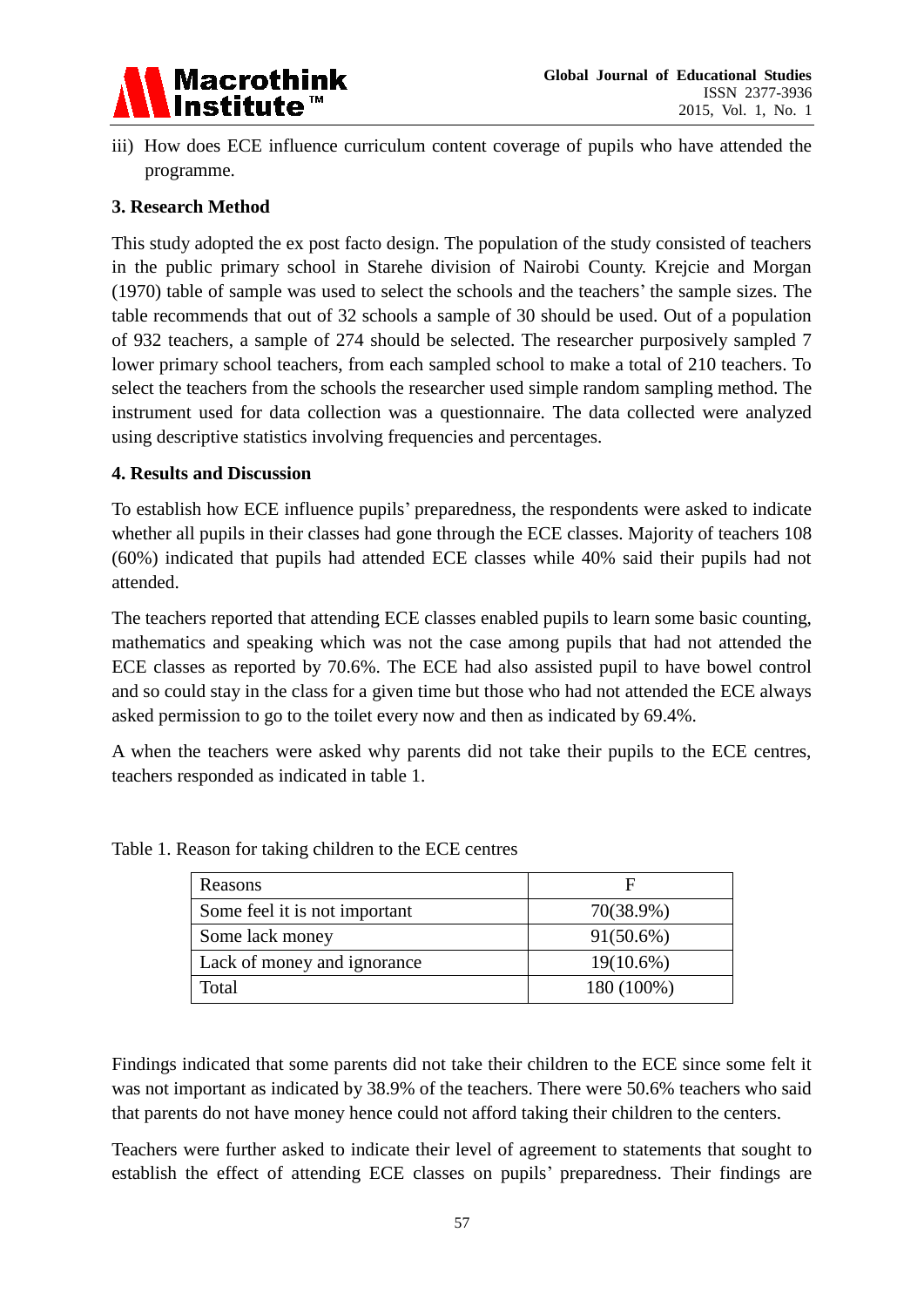

presented in table 2.

| <b>Statement</b>                                             | <b>SA</b>     | A             | <b>SD</b> |
|--------------------------------------------------------------|---------------|---------------|-----------|
|                                                              |               |               |           |
| Attending ECD increase Pupils attentiveness                  | 137(76.1%)    | 43(23.9%)     |           |
| ECE prepares pupils better                                   | 80(44.4%)     | $100(55.6\%)$ |           |
| ECE has great influence on pupils perform<br>later in school | $137(76.1\%)$ | 43(23.9%)     |           |
| ECE is not important in later<br>pupils<br>performance       | $19(10.6\%)$  | $62(34.4\%)$  | 99(55%)   |
| Bright pupils from home need not attend ECE                  |               | 84(46.8%)     | 96(53.2%) |

Table 2. Assessment of pupils' preparedness

In a statement that sought to establish whether attending ECE classes increased-attentiveness for primary school, findings indicated that 76.1% strongly agreed to the statement while 23.9% agreed. This implies that attending ECE increased preparedness in pupils to join primary school. Majority of the teachers 55.6% agreed that ECE prepared pupils better to join primary school while 44.4% of them strongly agreed to the statement. Majority of the teachers 53.2% strongly disagreed to the statement that bright pupils from home need not attend the ECE. Most of the teachers as indicated by 55% strongly disagreed to the statement that ECE is not important in later pupil performance. The finding implies that teachers were of the opinion that ECD was important in preparing pupils for primary school.

The teachers were also asked to state how ECE affect learning outcomes in the lower primary:

| Influence of ECE on curriculum coverage                                  | F            |
|--------------------------------------------------------------------------|--------------|
| ECE created good learning atmosphere at primary school                   | 43(23.9%)    |
| Use of appropriate teaching aids prepared pupils for primary school      | 53(39.4%)    |
| Using various teaching approaches prepares pupils for primary<br>schools | $38(21.1\%)$ |
| Good preparation in ECE facilitated at primary school                    | 46(25.6%)    |
| Total                                                                    | 180(100%     |

The teachers were asked to indicate what influenced performance in the lower primary school. When teachers were asked to indicate how ECE influence curriculum content in the lower primary school, findings revealed that the learning at the school was easier since pupils had been prepared at the ECE classes as indicated by 23.9%, while 29.4% said the ECE influenced curriculum content by use of appropriate teaching aids at the ECE classes. There were 21.1% who indicated that use of appropriate teaching approaches facilitated curriculum content coverage at the primary school. Further findings showed that good preparation at the ECE had an influence on curriculum content coverage at the primary schools.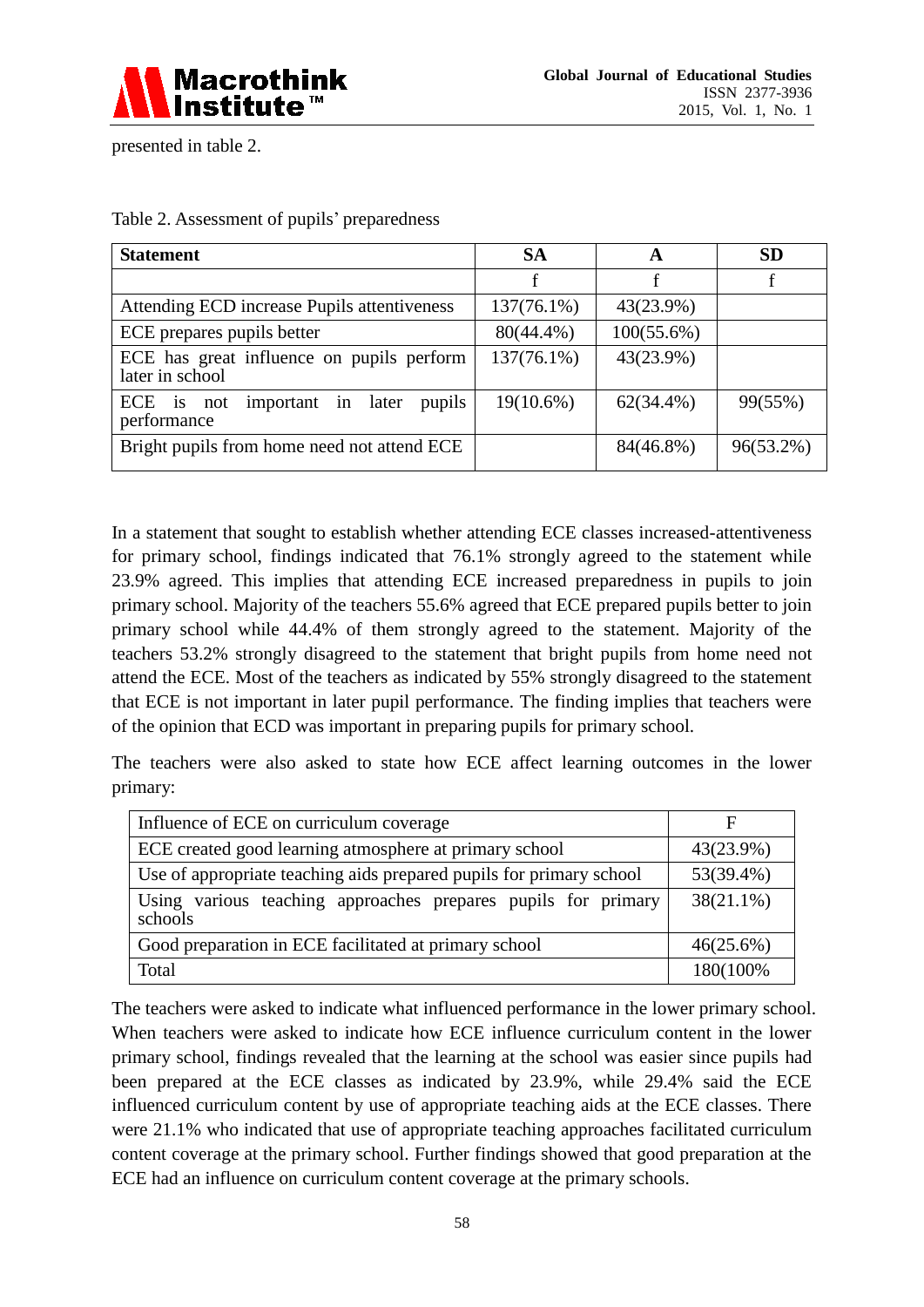

To establish the general performance of pupils in their classes, the teachers were asked to indicate the general performance of pupils in their class as shown table 3.

|  | Table 3. General performance of pupils |  |
|--|----------------------------------------|--|
|  |                                        |  |

| <b>Reasons</b>                                                                    | F            |
|-----------------------------------------------------------------------------------|--------------|
| Pupils who have attended ECD are able basic to master basic concepts<br>faster    | 50(27.7%)    |
| Pupils who attended ECD are able to follow instruction easily                     | 68(37.1%)    |
| Pupils who have attended ECD are fluent in reading and can recognize<br>numbers   | 46(25.6%)    |
| Pupils who have attended ECD are already exposed to reading and<br>writing skills | $16(10.6\%)$ |
| Total                                                                             | 180          |

Data revealed that pupils who had attended the ECE were able to master basic concepts faster than those who had not attended as indicated by 27.8% while 37.1% reported that pupils who have attended ECE are able to follow instructions easily, 25.6% indicated that pupils who have attended ECE were fluent in reading and can recognize numbers, while (10.6%) said that pupils who have attended ECD are already exposed to reading and writing skills. The findings imply that pupil's attendance to the ECE programmes had an impact on pupil's cognitive levels.

The teachers were also asked whether those pupils who had not gone through the ECE classes performed better. Findings revealed that 24(13.3%) of the teachers said those pupils who had not attended ECE classes had poorer performance. The teachers said were that some pupils were naturally gifted and were able to adapt well in standard one. They also responded that some pupils had received coaching at home hence they were able to adapt well in class.

The teachers were asked to indicate how they agreed or disagreed with the statement that there is no difference in performance between pupils who have attended ECE and those who have not. The response was  $62(34.4%)$  disagreed while  $118(65.6%)$  strongly disagree. Majority of teachers 84(46.7%) strongly agreed 96(53.3%) agreed that attending ECE assisted pupils later in adapting better in primary school. Asked whether performance in lower primary school depended on attendance on ECE, findings revealed that 53(29.4%) strongly agreed, 19(10.6%) disagreed, 62(34.4%) agreed while the rest were undecided.

The teachers were asked whether they recommended children to attend ECE before joining primary school. They agreed that children should be taken to ECE before joining primary school. They were asked whether they had pupils from the public and private. They all agreed that they had pupils from both private and public ECE centers. Asked which group performed better, finding revealed that pupils from the private ECE centers performed better as indicated by 115 (63.9%). Those who said that pupils from public centers performed better were 46 (25.6%). Nineteen (10.6%) said both pupils from private and public performed equally.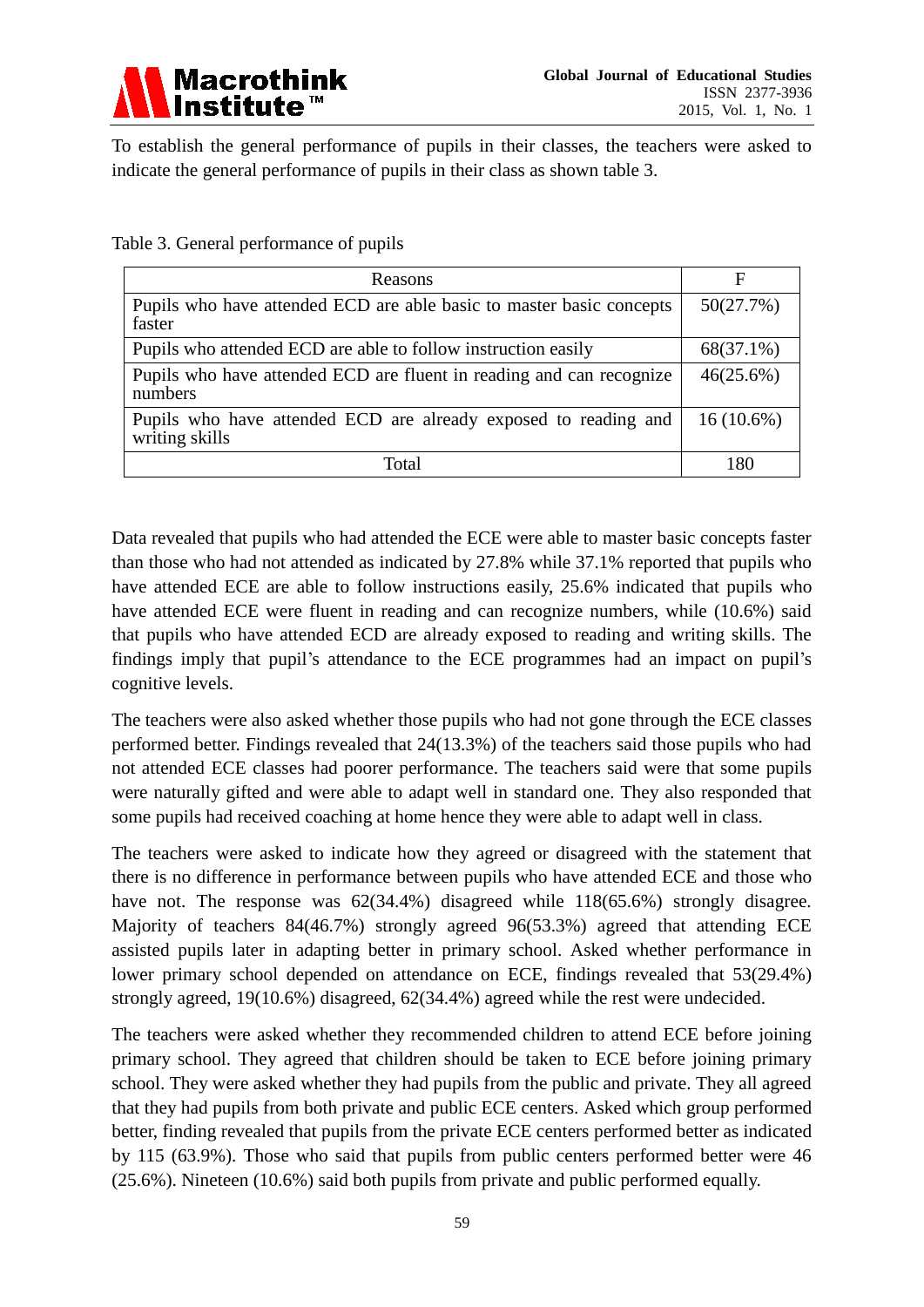

# **5. Conclusion**

The study concluded that ECE prepares pupils to join primary school by enabling them to learn some basic counting, mathematics and speaking which was not the case among pupils that had not attended the ECE. It was also concluded that pupils who had attended ECE were able to interact with fellow pupils and teachers better that those who had not attended ECE. It was also concluded that pupils who had attended the ECE had usually lower scores at least at the beginning in form one. It was also concluded that pupils from private ECEs performs better than those who had attended public centers.

#### **6. Recommendation**

The study recommended that parents should be sensitized on the need to take their children to the ECE before taking them to formal primary schools. It was also recommended that public ECE centers should be well organized to offer better education to the pupils. Finally, it was recommended that teachers should take special care of the pupils who had not attended ECE so that they are able to fit better in class.

#### **References**

Bainbridge, J., Marcia, M., Sakiko, T., & Waldfoge, J. 1. (2004). Who Gets an Early Education? Family Income and the Gaps in Enrollment of 3 to 5 year olds from 1968-2000.

Barnett, S. (1993). Benefits of Compensatory Preschool Education. *Journal of Human Resources,* 279-312.

Barnett, S. (1995). Long-Term Effects of Early Childhood Programs on Cognitive and School Outcomes. *The Future of Children*, 25-50. http://dx.doi.org/10.2307/1602366

Berlinski, S., & Galiani, S. (2004). *The Effect of a Large Expansion of Pre-Primary School Facilities on Preschool Attendance and Maternal Employment.* Institute for Fiscal Studies Working Paper # 0430, London.

Blau, D., & Currie, J. (2004). *Preschool, Day Care, and After School Care: Who's Minding the Kids?* NBER Working Paper # 10670, Cambridge MA.

Borg, W. R., & Gall, M. D. (1989). *Educational Research: An Introduction* (5lh ed.). New York: Longman.

Cascio, E. (2004). Schooling Attainment and the Introduction of Kindergartens into Public Schools.

Duflo, E. (2001). Schooling and Labor Market Consequences of School Construction in Indonesia: Evidence from an Unusual Policy Experiment. *American Economic Review, 91*, 795-813. http://dx.doi.org/10.1257/aer.91.4.795

Duncan, G., & Christina, G. (2000). *Selection and Attrition in the NICHD Child Care Study's Analyses of the Impacts of Child Care Quality on Child Outcomes.* Mimeo, Northwestern.

Gregory, 1. (2004). *The effects of preschool education on children's academic development*